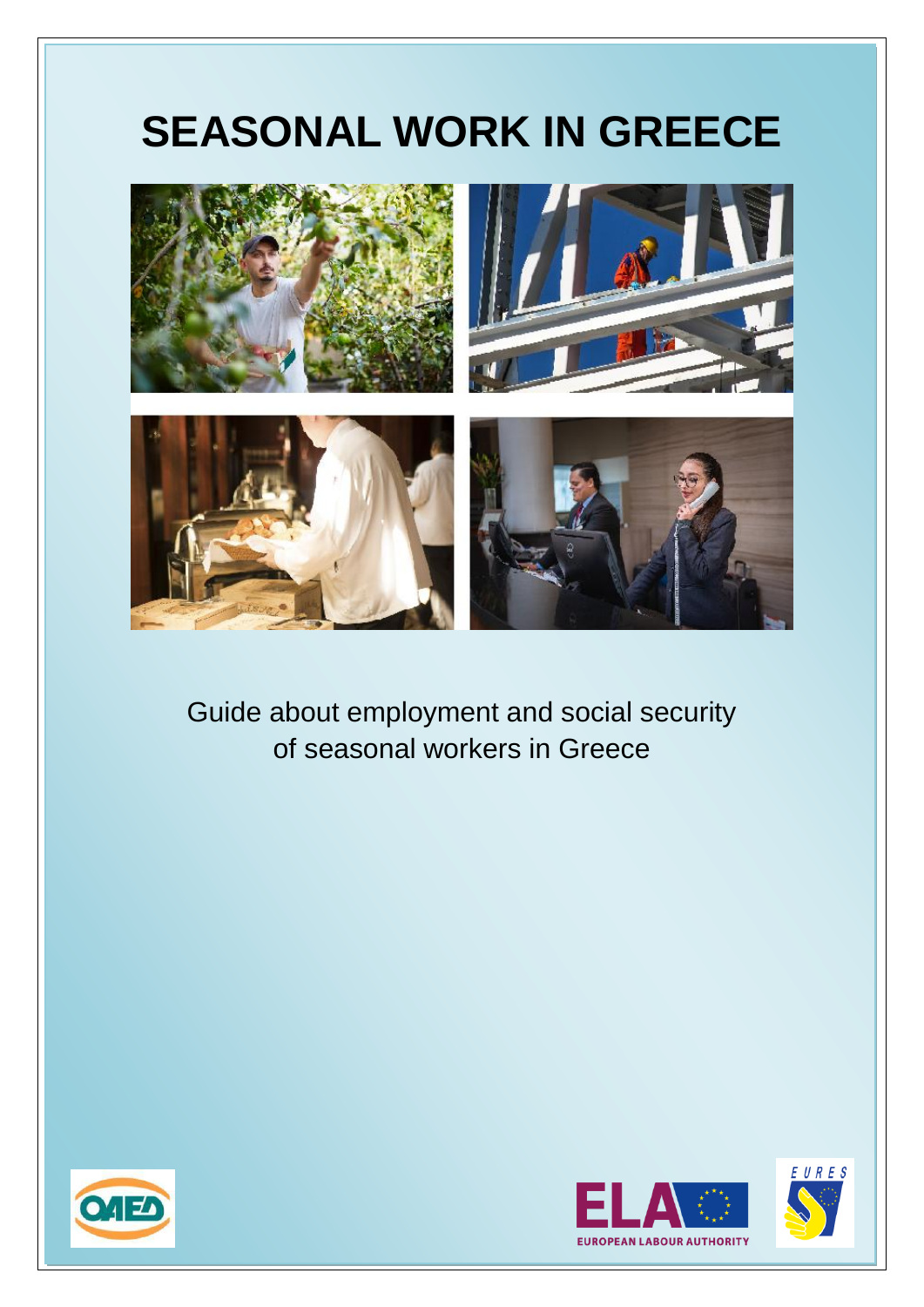## **Table of Contents**

| SPECIAL LEGAL PROVISIONS FOR THE PROTECTION OF THE RIGHTS OF SEASONAL |  |
|-----------------------------------------------------------------------|--|
|                                                                       |  |
|                                                                       |  |
|                                                                       |  |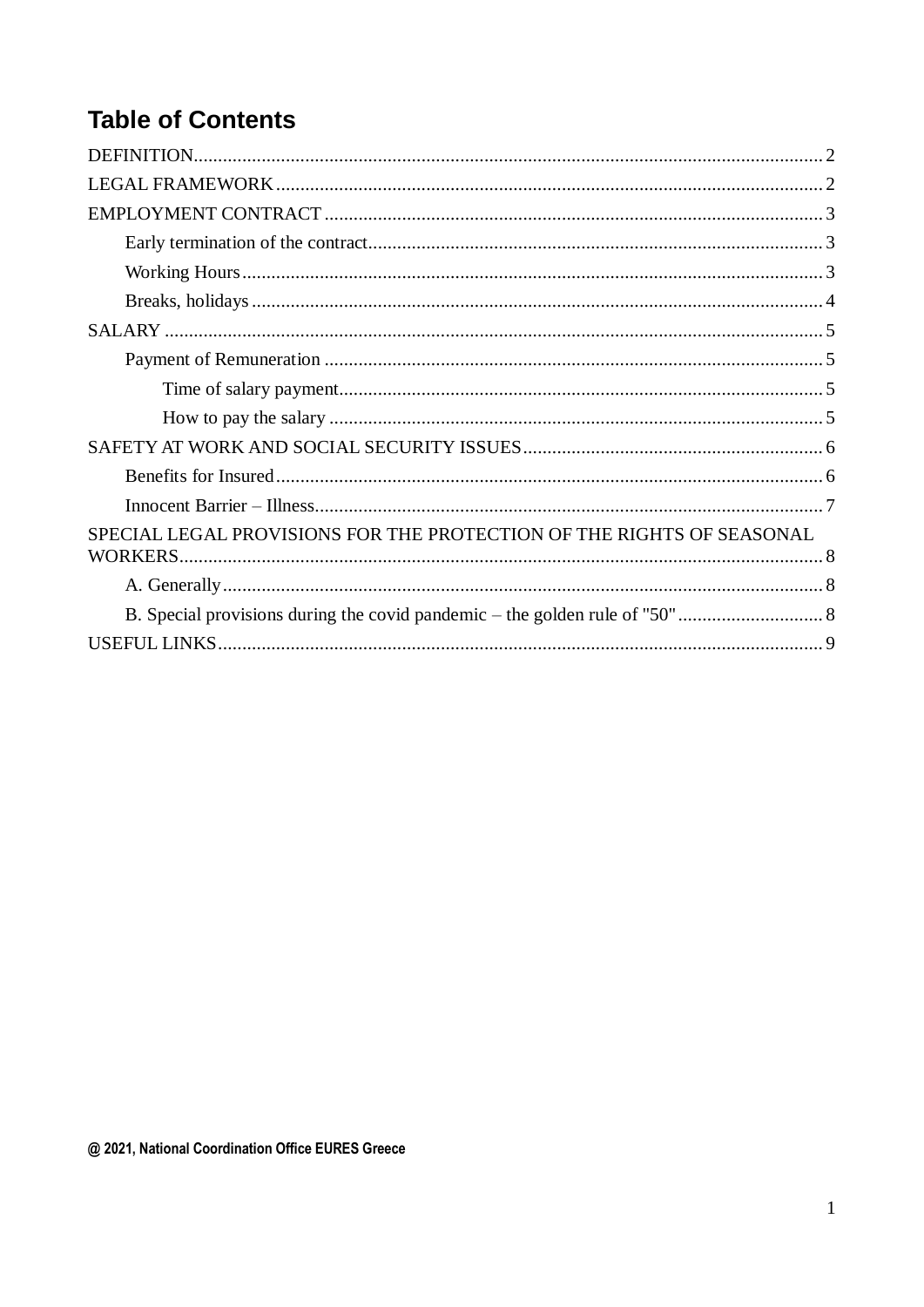## <span id="page-2-0"></span>**DEFINITION**

According to the Greek legislation and actual practice, **seasonal work** belongs to the flexible type of contracts, since it is provided only for a special period of time (up to six months), thus providing crucial support either to businesses involved in certain sectors, mainly tourism and agriculture, or to all-season businesses for the cover of special needs.

## <span id="page-2-1"></span>**LEGAL FRAMEWORK**

The principle of free movement applies for all EU citizens. It is important to note, though, that the significant increase in demand usually results in employing third country national employees as well.

The Law 4332/2015 has modified the previous 4251/2014 (immigration code), in order to accomplish the adjustment of the Greek legislation to the Directive 2014/36/EU.

According to it, **seasonal work** means that it is offered up to six months on an annual basis in certain financial sectors.

Regarding the employment of the third country citizens, a complicated procedure is described involving the Greek state, through the issue of a ministerial decision depicting the potential vacancies per season, as well as the employers, through the filing of a relevant application under special terms.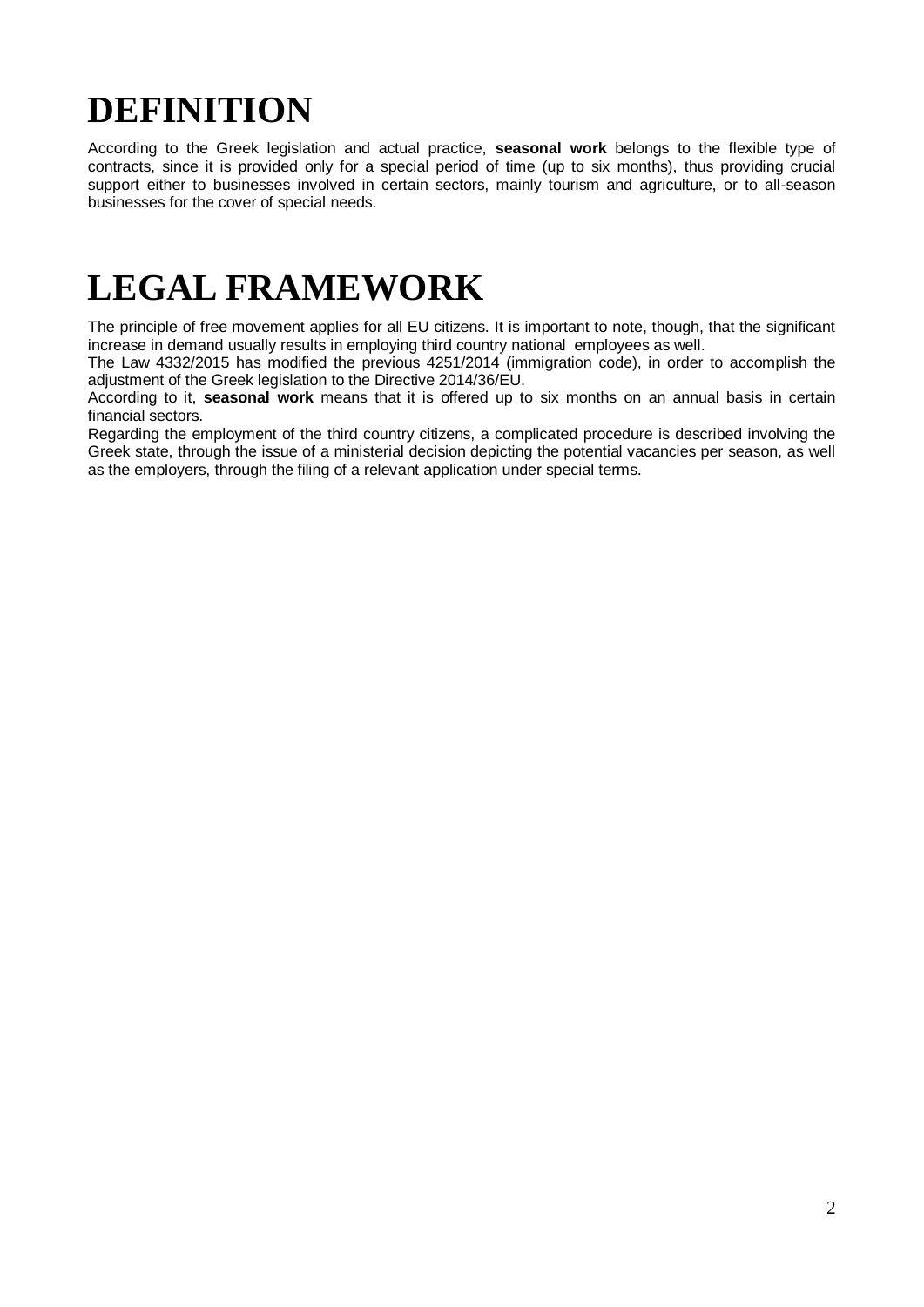## <span id="page-3-0"></span>**EMPLOYMENT CONTRACT**

According to the Presidential Decree 156/1994, which also applies to fixed-term employment contracts, the employer bears the obligation (under penalty) to inform the employee within two months after recruitment in written form (the employment contract or other document) about the following specific terms:

- identification of the employer and the employee
- location of employment
- employee's exact field of specialty, employment category and duties
- date of the first day at work and the duration of the contract
- duration and terms concerning the paid leave
- terms concerning the earlier termination of the work contract (reasons, procedure, notification, compensation)
- salary and any kind of extra earnings
- daily and weekly working hours
- the collective agreement that might apply

### **Early termination of the contract**

<span id="page-3-1"></span>A fixed-term contract can be terminated before it expires only upon a "serious reason", which could either involve the quality of the services provided by the employee or the employer him/herself and the activities of the business. In these cases, the employer is not obliged to pay compensation, although the meaning of the legal term "serious reason" is subject to interpretation from the courts. If the reason invoked is not judged as serious, the notice of termination of the contract is considered as invalid and compensation must be paid.

### <span id="page-3-2"></span>**Working Hours**

**Legal working hours** are the working hours determined by legal provisions.

With article 55 of L.4808 / 2021 (Government Gazette A '101), the legal weekly working hours were set at 40 hours for each employee with a dependent employment relationship. For a 5-day working week the full conventional schedule is 8 hours per day and for a 6-day week the full schedule is six hours and forty minutes per day.

**Conventional working hours** are called the working hours determined by individual or collective agreements and may be shorter but never longer than the legal one.

In particular, with the 14-2-84 National General Collective Bargaining Agreement (EGSSE) it was set at 40 hours per week which amounts to 8 hours per day for five days of weekly work and 6.40 hours per day for six days of weekly work.

Στο πλαίσιο διευθέτησης του χρόνου εργασίας παρέχεται η δυνατότητα 4ημερης πλήρους απασχόλησης διάρκειας 40 ωρών εβδομαδιαίως και 10 ωρών ημερησίως, ύστερα από αίτηση του εργαζόμενου. Δεν είναι επιτρεπτή η απασχόληση πέραν των 10 ωρών ημερησίως και των 40 ωρών εβδομαδιαίως που κατανέμεται σε 4ήμερη βάση.

#### **Overtime and overtime employment**

Exceeding 8 hours per day for five days and until 9 o'clock or 6.40 hours per day for six days and up to 8 o'clock provided that there is an excess of 40 hours per week and up to the limit of 45 hours for five days and 48 hours for six days is, according to Art. 1, Law 3385/2005 as amended by paragraphs 10 and 11 of Art. 74, Law 3863/2010, **overtime**, the accomplishment of which is at the discretion of the employer.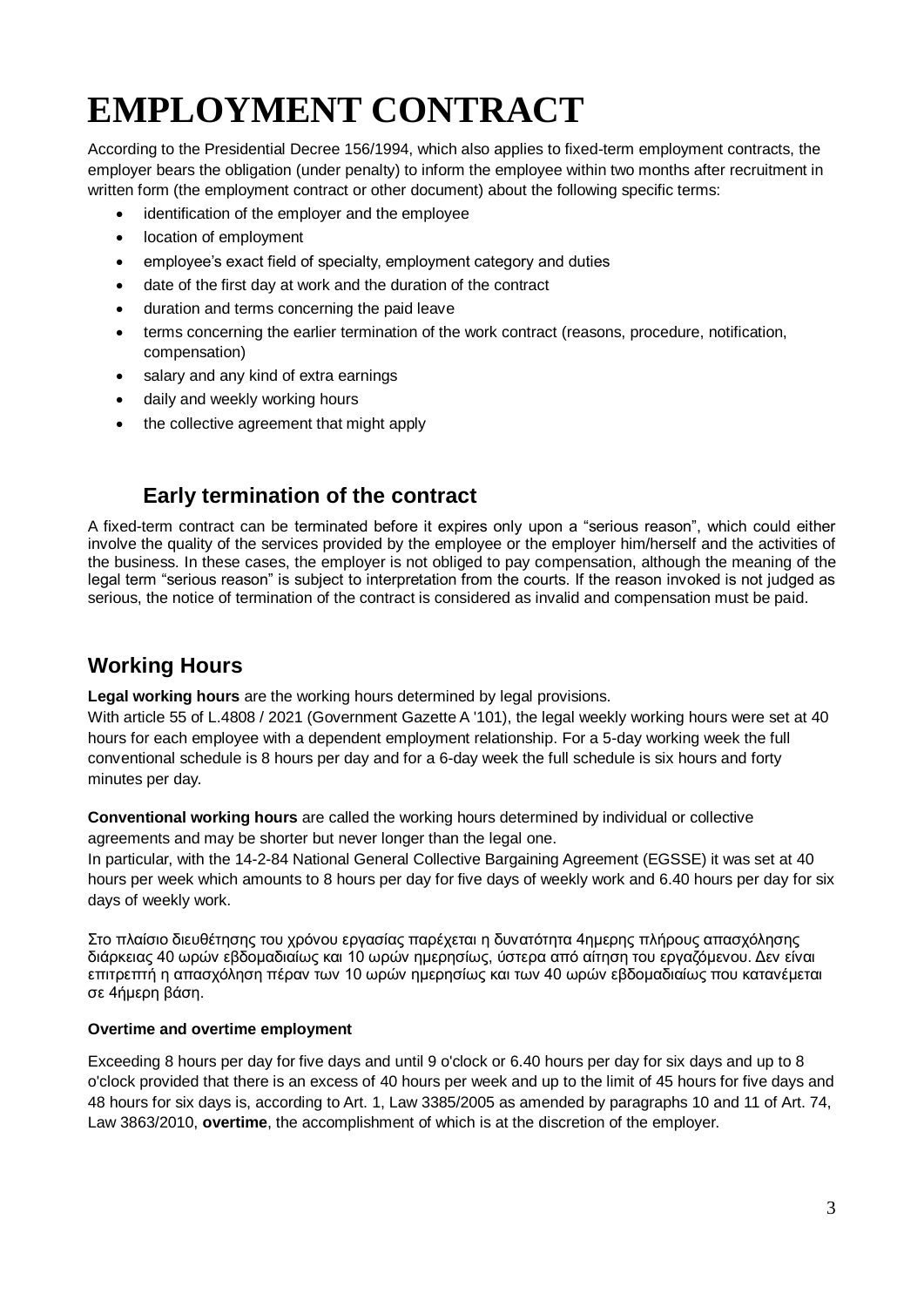The 5 hours of overtime work for five days (from the 41st to the 45th hour) or the 8 hours of overtime work for six days (from the 41st to the 48th hour), are paid with the hourly wage **increased by 20%** and are not included in permitted overtime limits provided for in the relevant provisions.

Employment beyond 45 hours per week for five days and 48 hours per week for six days is considered according to par. 2, Art. 74, Law 3863/2010 - overtime and is governed by all legal consequences, formalities and legalization procedures. It is paid with the hourly wage **increased by 40%.**

#### **Legalization of overtime**

Overtime and overtime employment are legal only if they have been registered by the employer in the ITS "ERGANI", before the start of their implementation [(Art. 36, Law 4488/2017, as replaced by par. 1, Art. 80, Law 4144/2013]

### <span id="page-4-0"></span>**Breaks, holidays**

In any case where the daily working time exceeds 4 hours, a break of 30 minutes maximum must be granted, during which employees are entitled to leave their place of work. These breaks are not allowed to be granted continuously at the beginning or the end of the daily work (Art.. 4, PD 88/1999). It has been bleared that break time is not working time.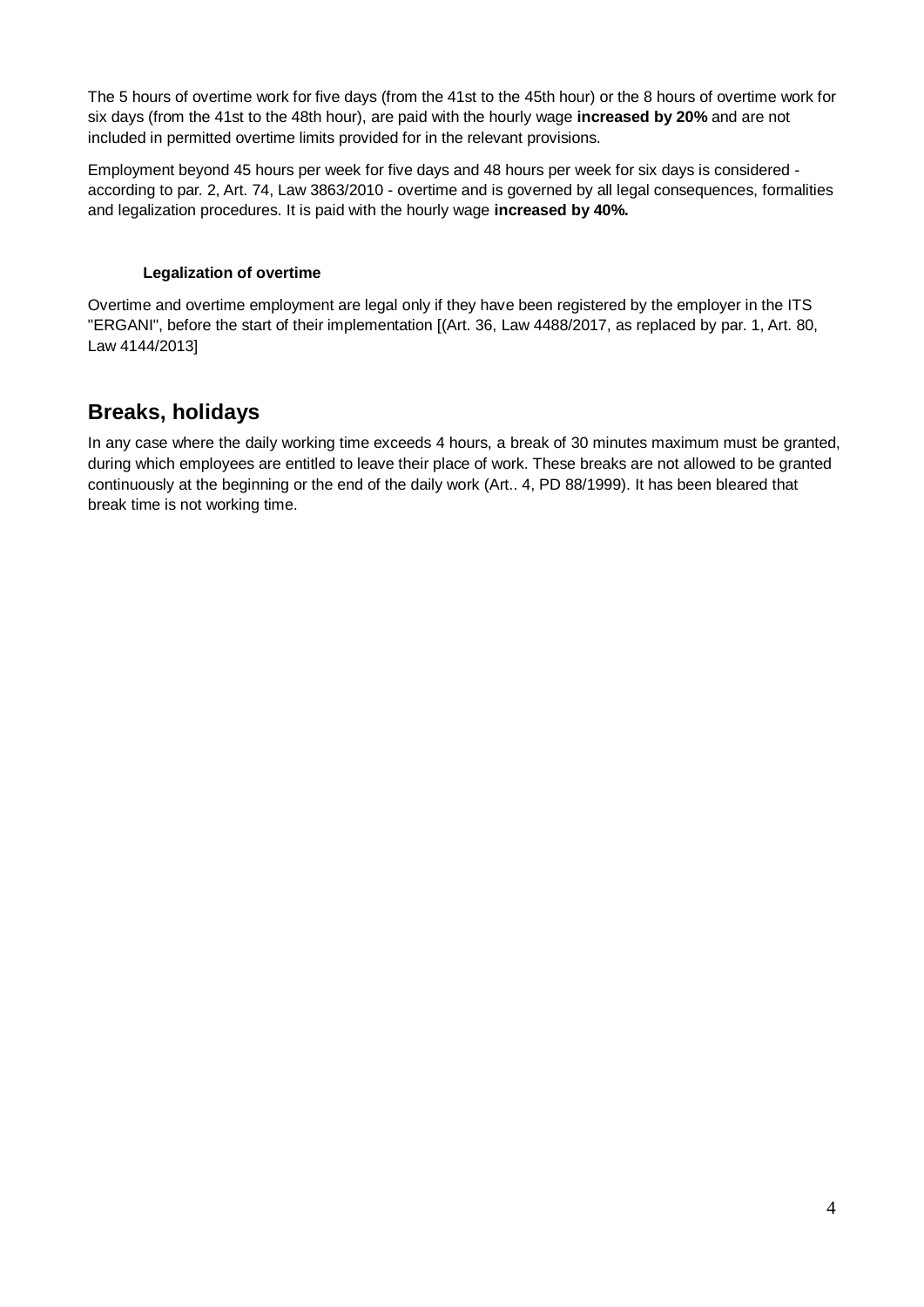## <span id="page-5-0"></span>**SALARY**

There are no special provisions about the gross minimum salary in seasonal work. Therefore, apart from the general provisions, the salary is usually determined through collective agreements, especially in the tourism sector. These are usually in favour of the employee, since they usually provide for special bonuses and premiums.

Also, on an individual basis and depending on the type of the sector, the type of the contract and the special circumstances, other non-wage benefits could possibly be predicted (accommodation, meals etc.)

A person working in **Food/Hospitality/Tourism/Catering** in **Greece** typically earns around **1.620 EUR** per month. Salaries range from **620 EUR** (lowest average) to **4.520 EUR** (highest average, actual maximum salary is higher). This is the average monthly salary including housing, transport, and other benefits.

Salaries vary drastically between different Food/Hospitality/Tourism/Catering careers.

| Hotel<br>Maid               | 600<br><b>EUR</b> | Dishwasher                         | 570<br><b>EUR</b> | <b>Barista</b>                       | 900<br><b>EUR</b>    |
|-----------------------------|-------------------|------------------------------------|-------------------|--------------------------------------|----------------------|
| Bartende                    | 930<br><b>EUR</b> | Front Desk Agent                   | 860               | Dining Room<br><b>EUR</b> Supervisor | 1.3<br>10 $EUR$      |
| Waiter /<br><b>Waitress</b> | 720               | <b>Front Office</b><br>EUR Manager | 1,55              | Head<br>0 EUR Concierge              | 1.1<br><b>80 EUR</b> |
| Cook                        | 1.3<br>00 EUR     | Kitchen Staff                      | 800               | Luggage<br><b>EUR</b> Porter         | 590<br><b>EUR</b>    |

Here are some examples of the average wage per occupation:

*Source: [Salary Explorer](http://www.salaryexplorer.com/salary-survey.php?loc=84&loctype=1&job=28&jobtype=1#disabled)*

### **Payment of Remuneration**

#### **Time of salary payment**

<span id="page-5-2"></span><span id="page-5-1"></span>The salary must be paid at the end of each period, which is the basis of its calculation (day-week-month). However, it is permissible by a different agreement, explicit or implicit, to specify e.g. that the monthly salary will not be paid at the end of each month but at intervals (eg at the end of each week or fortnight), as it can also be determined that the daily wage will not be paid every day but at the end of each week. In the event that there is no specific agreement on the time of payment of the salary, the last day of the period based on which the salary is calculated is considered a clear day, in the sense that from this day, the employer who does not pay the salary becomes overdue and therefore owes default interest.

#### **How to pay the salary**

<span id="page-5-3"></span>According to Nr. 26034/695/2019 (B 2362) Joint Ministerial Decision, the employers are obliged to pay the salaries of the employees exclusively in the payment accounts of the beneficiary employees, stating for each payment the reason and the time period it concerns. Payments to the accounts of eligible employees are made in any way, including the use of electronic means of payment or payment service providers.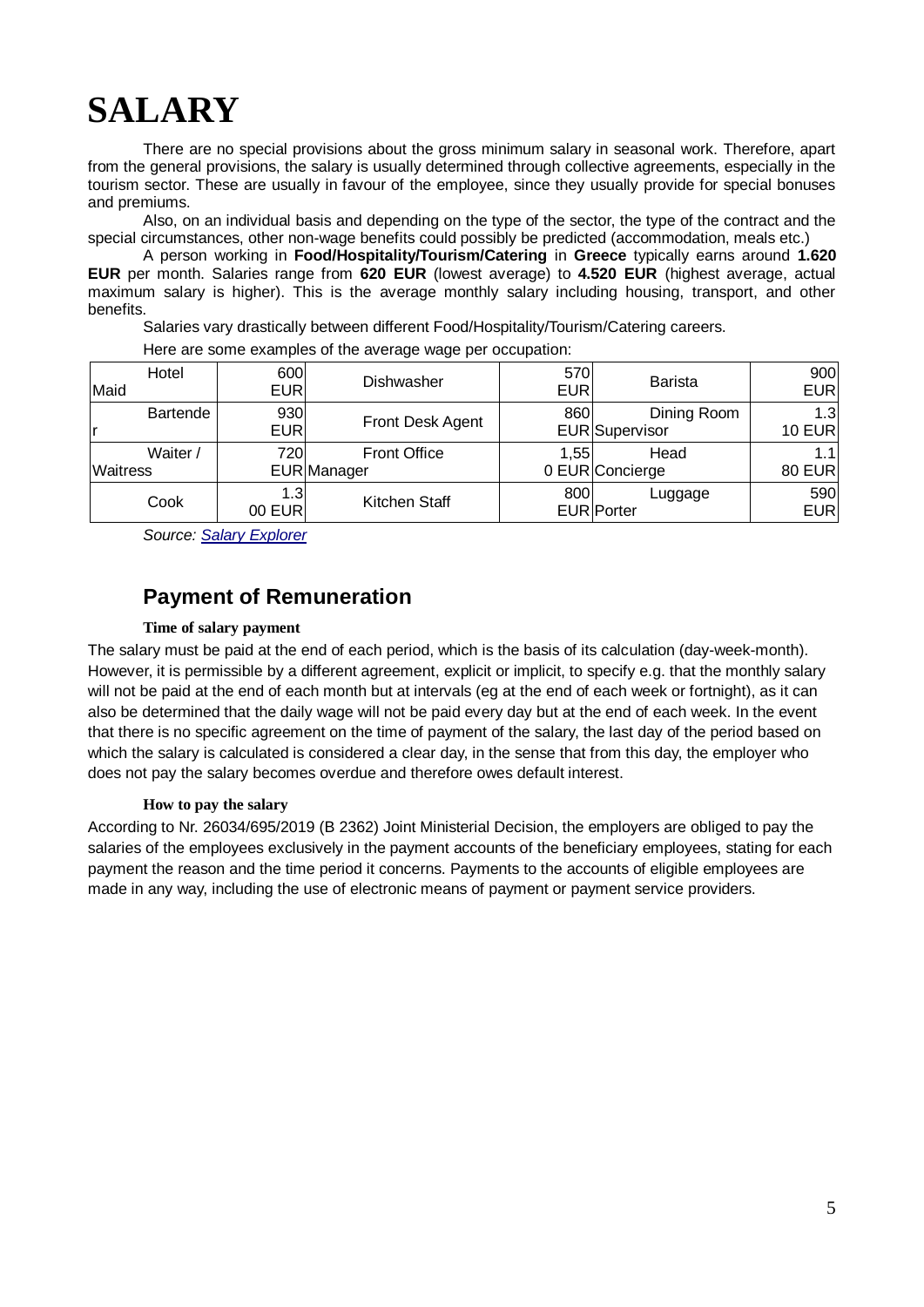## <span id="page-6-0"></span>**SAFETY AT WORK AND SOCIAL SECURITY ISSUES**

The employer is obliged to provide all necessary means and measures for safety at work under all circumstances and free of charge. All employees under any kind of working contract are insured for medical care and pension. For seasonal workers employed in agriculture who are insured as employees or selfemployed persons in their country of origin, it is advisable to apply for an A1 PD before their departure and also for a European Health Insurance Card.

### <span id="page-6-1"></span>**Benefits for Insured**

#### 1. **Benefits in kind**

The benefits in kind are provided by the National Organization for the Provision of Health Services (EOPYY) based on the Unified Regulation of Health Benefits (EKPY) [\(eopyy.gov.gr/ekpy/view\)](http://eopyy.gov.gr/ekpy/view).

Conditions for granting:

The directly insured of EFKA are entitled to benefits in kind if they meet the conditions for granting insurance capacity in kind and specifically:

- Employees are required to have completed fifty (50) days of insurance either in the previous year of illness or in the previous 15 months without in the latter case taking into account the last calendar quarter.
- The self-employed are required to have completed two (2) months of insurance during the previous calendar year.

#### 2. **Cash benefits**

The cash benefits are as follows:

- a) sickness benefit
- b) maternity allowance
- c) invalidity or incapacity benefits
- d) funeral expenses
- e) other benefits

Employees of EFKA are subject to cash benefits from the former IKA-ETAM if: they have completed one hundred and twenty (120) working days in the previous calendar year of the announcement of the illness or the probable / actual date of birth or during the previous 15 months, not including in this case the working days that took place during the last calendar quarter of the 15 months in accordance with the provisions of par. 2, Art. 48, Law 3655/2008.

The directly insured of EFKA, who work in the private sector and are covered by the insurance of the former IKA-ETAM, are entitled to the sickness benefit according to Art. 35, Law 1856/1951 and is granted with the following conditions:

- Due to physical or mental illness they are deemed unable to continue their work according to the opinion of the treating physician and approval by the primary or secondary health committee of PEDY when the opinion is from a private doctor and when they are sick for more than 15 days.
- They are fired from their job after a certificate provided by the employer.
- The abstention lasts more than 3 days from the announcement (waiting time).
- During the period (1-3 days) from the declaration of incapacity for work until the beginning of the subsidy from IKA the employer is obliged to pay only half of the salary or the corresponding salary, and is not supplemented by IKA (article 5 of n. 178/1967). For this period the employer is obliged to pay stamps.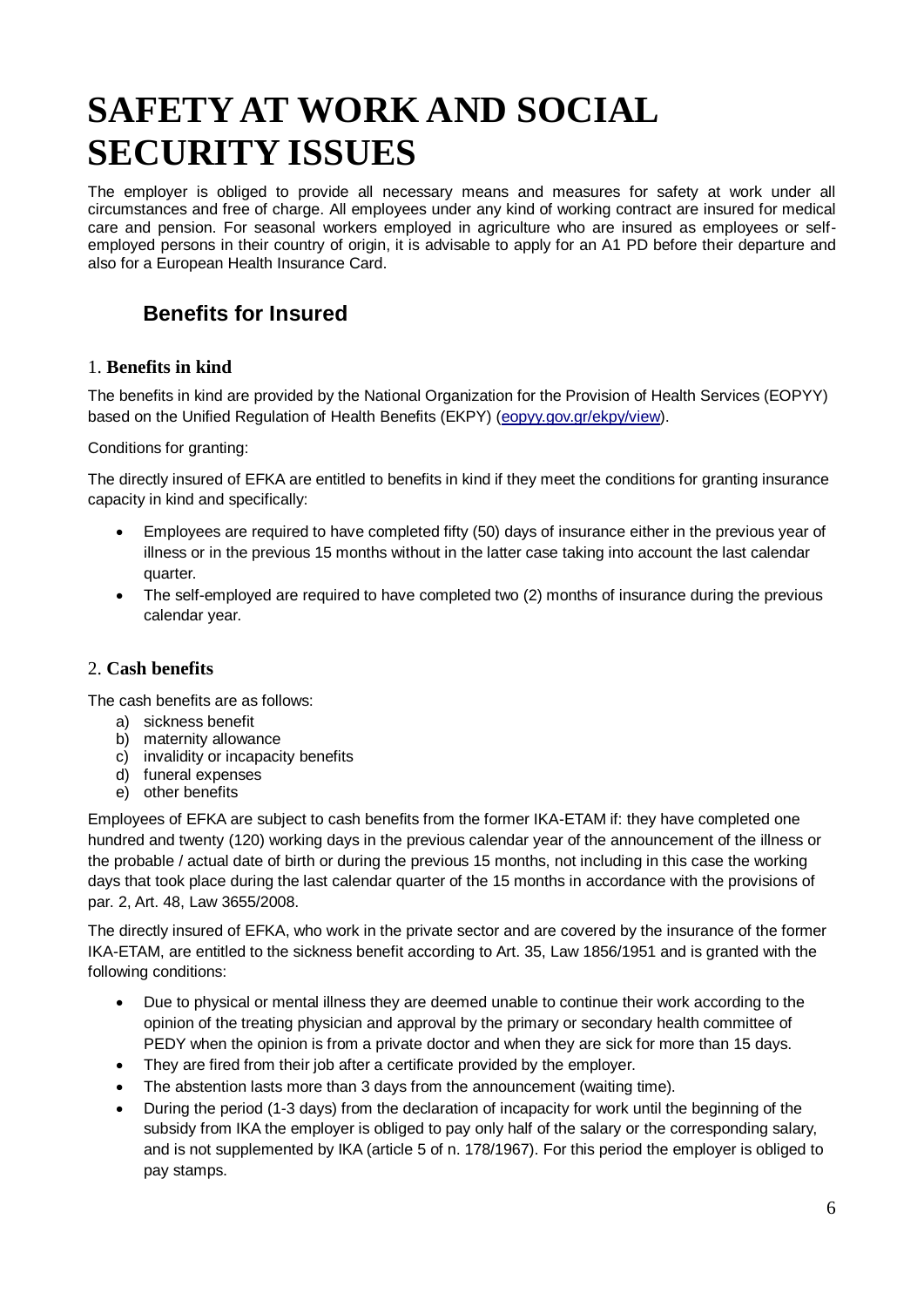If the illness lasts more than 3 days, the employee is entitled to receive a sickness benefit from IKA-ETAM from the fourth (4th) day and for as long as the illness subsidy lasts. If the employee has been working for more than 10 days, the employer is obliged to pay the difference between the salary and the sickness benefit for up to 13 days, when the employment is up to one (1) year, or 26 days or one month when the employment is beyond (1) year. The employer is obliged to pay the corresponding insurance contributions (Art. 657 and 658 of the Civil Code).

### <span id="page-7-0"></span>**Innocent Barrier – Illness**

#### Articles 657 and 658 of the Civil Code

Article 657 of the Civil Code (Presidential Decree 456/84) stipulates that: The employee retains his claim for the salary, if after at least ten days of employment he is prevented from working for a good reason that is not due to his fault.

The employer has the right to deduct from the salary the amounts that, due to the berrier, were paid to the employee by insurance obligatory by law".

Article 658 of the Civil Code stiplulates: "The period during which the claim for wages in the event of a berrier is maintained, according to the previous article, may not exceed one month, if the obstacle occurred at least one year after the start of the contract, and the half of a month in any other case. The claim for this period exists even if the employer terminated the lease, because the obstacle provided him with this right ".

The provisions of the above articles constitute a mandatory law and therefore no contrary individual or collective agreement is allowed as to the lower limits of the time during which the employee's claim to receive his salary is maintained.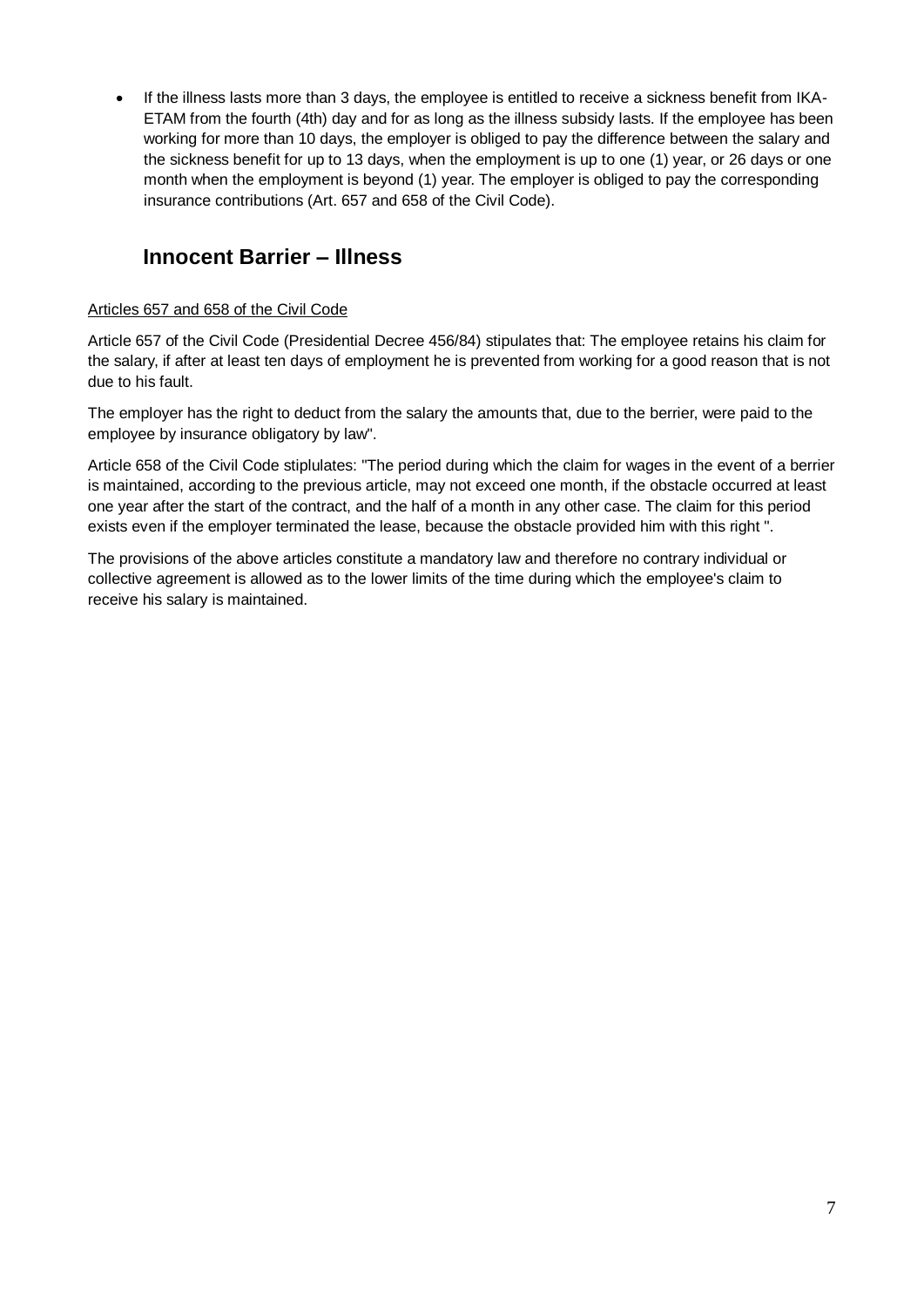## <span id="page-8-0"></span>**SPECIAL LEGAL PROVISIONS FOR THE PROTECTION OF THE RIGHTS OF SEASONAL WORKERS**

### **A. Generally**

<span id="page-8-1"></span>The Greek legislation also provides for specific regulations aiming to protect the rights of the seasonal workers.

In the tourism sector, the most important right concerns their re-employment during the following season, provided they apply for it within due course of time. If the employer denies to renew the work contract or dismisses the employee, the latter is entitled to certain types of compensation depending on the

circumstances. This right is based on the constitutional principle of equality and protection of work, as well as on the article 8 of the Law 1346/1983, as modified by Law 1545/1985 and specified by collective agreements. Moreover, depending on the total duration of their working contracts, seasonal workers are also entitled to certain financial allowances and benefits from the employer.

During the so-called "dead period", the seasonal workers are subject to special provisions concerning the unemployment benefit supplied by the Greek PES (OAED).

Moreover, they are entitled to a special seasonal allowance by OAED, usually in the autumn, depending on their field of specialty and their insurance days during the previous period.

### <span id="page-8-2"></span>**B. Special provisions during the covid pandemic – the golden rule of "50"**

During the COVID pandemic, the sectors of accommodation and food services, as well as manufacturing, have been dealt a heavy blow, while the primary sector of economy (agriculture, forestry, fishing) has suffered a moderate impact. This resulted in job losses and declining working hours. Therefore, special regulations were issued for the financial support of the seasonal workers:

- - $\checkmark$  monthly allowance for the seasonal workers whose employment contract was suspended due to the restriction measures, plus

 $\checkmark$  the golden rule of "50" for the unemployment benefits in favour of the seasonal workers **50** insurance days required per season **50** insurance days for the characterization of seasonal worker for those working for the first time under this category

**50** days expansion of the unemployment benefits for all seasonal workers